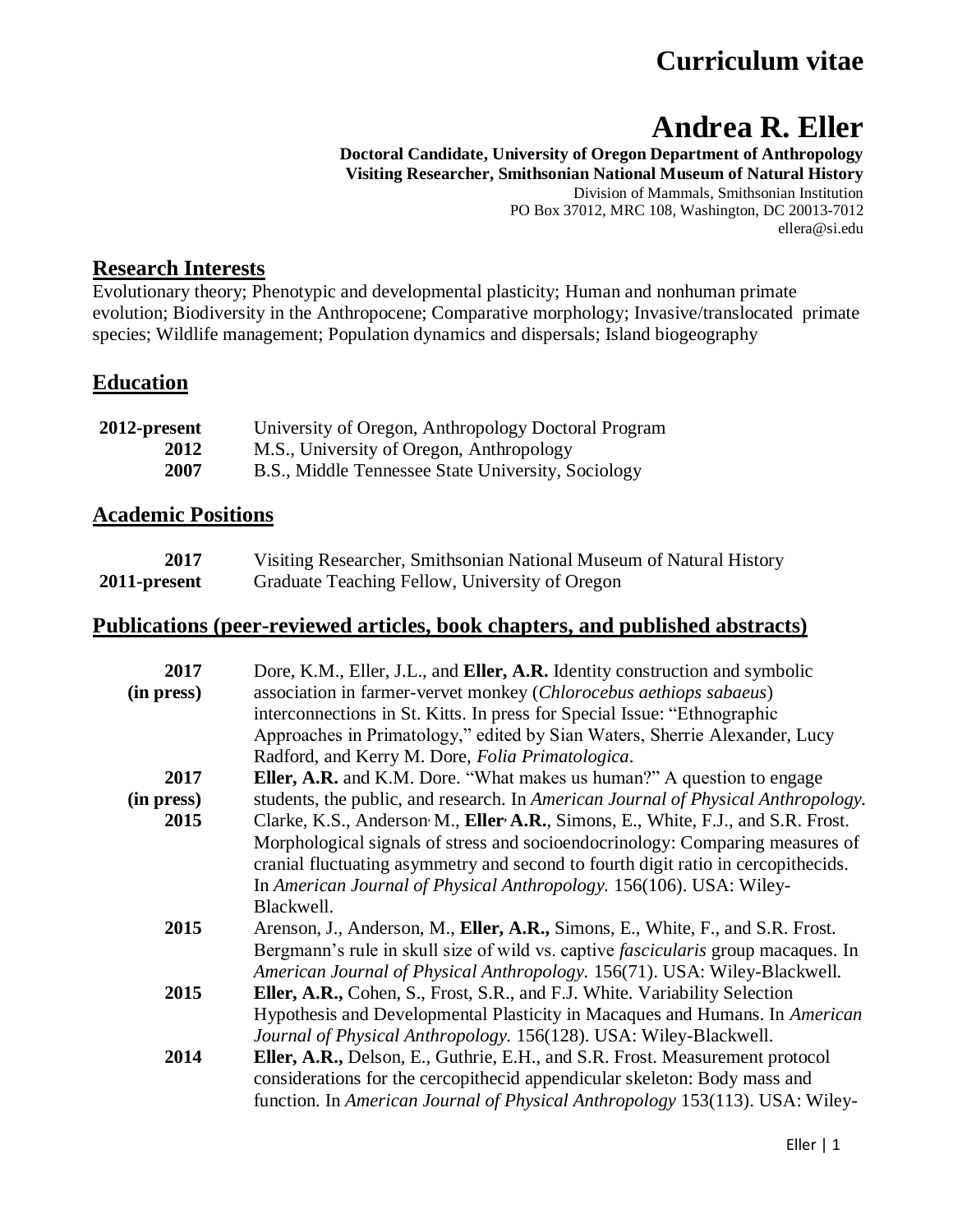|      | Blackwell.                                                                                    |
|------|-----------------------------------------------------------------------------------------------|
| 2014 | Eller, J.L. and A.R. Eller. "Furries and Their Community" Deviance Today. Thio                |
|      | A, Calhoun TC, and AS Conyers, Eds. Pearson Education, Inc.                                   |
| 2013 | Eller, A.R., Buckley, S., Edwards, T., Frost, S.R., & White, F.J. 2013. Pace of               |
|      | developmental markers in captive Macaca mulatta. In American Journal of                       |
|      | Primatology. 75(57). USA: Wiley-Blackwell.                                                    |
| 2013 | <b>Eller, A.R., Buckley, S., Edwards, T., Frost, S. R., &amp; White, F. J. Pace of dental</b> |
|      | eruption and epiphyseal fusion in captive Macaca mulatta. In American Journal                 |
|      | of Physical Anthropology. 150(119). USA: Wiley-Blackwell.                                     |
| 2012 | <b>Eller, A.R., Frost, S.R., and E.H. Guthrie. Estimating body mass in the</b>                |
|      | Theropithecus oswaldi lineage using long bone ends. In American Journal of                    |
|      | Physical Anthropology. 147(139). USA: Wiley-Blackwell.                                        |
| 2011 | Eller, A.R., Frost, S.R., and E.H. Guthrie. Body mass estimation in Old World                 |
|      | monkeys using long bone ends. In American Journal of Physical Anthropology.                   |
|      | 144(132). USA: Wiley-Blackwell.                                                               |

## **Professional Membership**

| 2015-present | Student Member, International Primatological Society (IPS)               |
|--------------|--------------------------------------------------------------------------|
| 2014-present | Student Member, American Association for the Advancement for Science     |
|              | (AAAS)                                                                   |
| 2014-present | Student Member, American Association of Anthropologists (AAA)            |
| 2013-present | Student Member, The American Society of Primatology (ASP)                |
| 2011-present | Student Member, The American Association of Physical Anthropology (AAPA) |

#### **Lab Experience**

| 2011-16 | Lab Manager, University of Oregon Primate Osteology Laboratory, and Assistant     |
|---------|-----------------------------------------------------------------------------------|
|         | Curator of the University of Oregon Comparative Primate Collection. Tasks         |
|         | include volunteer/student management, research project direction, continued       |
|         | renovation and maintenance of the UOCPC, and specimen processing for              |
|         | accession. Supervisor: F.J. White                                                 |
| 2010-11 | Renovation of the University of Oregon Comparative Primate Collection. This       |
|         | collection includes over 400 primate skeletal specimens and about 200 non-        |
|         | primate faunal specimens, including birds, rodents, and dogs. Tasks included      |
|         | identification to species, database design, entry, specimen preparation, and      |
|         | specimen preservation. Supervisor: F.J. White                                     |
| 2010    | Faunal Identification of 35-CU-183, University of Oregon Zooarchaeology Lab.      |
|         | This assemblage was a North American forest back-dirt site. Faunal specimens      |
|         | included fragmentary Cervis canadensis, Odocoileus spp., and Ursus spp.           |
|         | Supervisor: M. Moss                                                               |
| 2010    | Identification of faunal remains from Iron Age site of Diouboye, Senegal, at      |
|         | University of Oregon Zooarchaeology Lab. This assemblage includes mammals         |
|         | (domestic, wild), fish, birds, reptiles and amphibians. Supervisor: S.A. Dueppen. |
|         |                                                                                   |

### **Field Experience**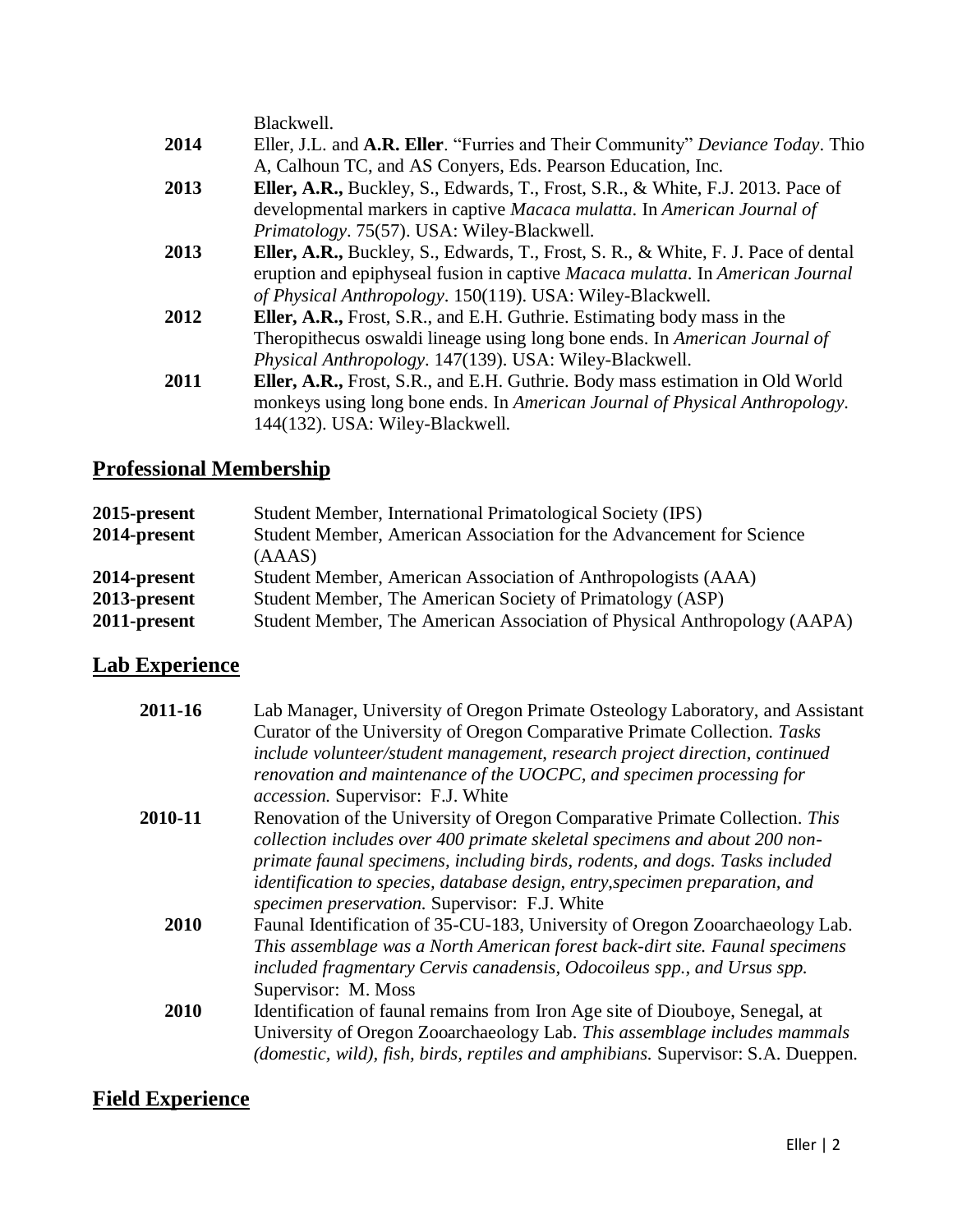| 2017    | St. Kitts Biomedical Research Facility—Cayon, St. Kitts. Gross dissections of<br>captive Chlorocebus aethiops. Supervisor: G. Redmond                                                                     |
|---------|-----------------------------------------------------------------------------------------------------------------------------------------------------------------------------------------------------------|
| 2016    | The Smithsonian National Museum of Natural History—Washington, DC.<br>Caliper measures on Pan and Papio, preliminary dissertation skeletal protocol.<br>Supervisor: D. Lunde                              |
| 2014    | The Smithsonian National Museum of Natural History—Washington, DC.<br>Caliper measures on <i>Macaca</i> , postcranial protocol. Supervisor: D. Lunde                                                      |
| 2013    | The Caribbean Primate Research Center—San Juan, Puerto Rico. Caliper<br>measures on <i>Macaca</i> , postcranial protocol. Supervisor: T. Hunt                                                             |
| 2012    | The Caribbean Primate Research Center—San Juan, Puerto Rico. Caliper<br>measures, postcranial protocol, and nonmetric age estimation on Macaca mulatta.<br>Supervisor: T. Hunt                            |
| 2012    | The University of California, Davis Primate Osteological Collection—Davis, CA.<br>Caliper measures, postcranial protocol, and nonmetric age estimation on Macaca<br><i>mulatta.</i> Supervisor: T. Weaver |
| 2012    | The Smithsonian National Museum of Natural History—Washington, DC.<br>Caliper measures on <i>Cercopithecidae</i> , postcranial protocol. Supervisor: D. Lunde                                             |
| 2011-13 | Oregon National Primate Research Center-Beaverton, OR. Observations on<br>locomotor and social behaviors in captive Macaca mulatta and Macaca fuscata.<br>Supervisor: K. Coleman                          |
| 2011    | The Smithsonian National Museum of Natural History—Washington, DC.<br>Caliper measures on Cercopithecidae, postcranial protocol. Supervisor: D. Lunde                                                     |

## **Professional Presentations**

| 2018 | <b>Invited Oral:</b> Eller, A.R. "Evaluating the Variability Selection Hypothesis in    |
|------|-----------------------------------------------------------------------------------------|
|      | Macaques and Baboons. At the Annual Meeting of the American Association of              |
|      | Physical Anthropologists—Austin, TX.                                                    |
| 2017 | <b>Invited Oral:</b> Eller, A.R. Questioning Ourselves: What Makes Us Human? At         |
|      | the Annual Meeting of the Association of American Anthropologists—                      |
|      | Washington, D.C.                                                                        |
| 2017 | <b>Invited Poster:</b> Eller, A.R. and K.M. Dore. "What makes us human?" A question     |
|      | to engage students, the public, and research. At the Annual Meeting of the              |
|      | American Association of Physical Anthropologists—New Orleans, LA.                       |
| 2016 | <b>Oral:</b> Eller, A.R. A Question of Discovery: A Content Analysis of Responses to    |
|      | "What Makes Us Human?". At the Annual Meeting of the Association of                     |
|      | American Anthropologists—Minneapolis, MN.                                               |
| 2016 | Oral: Eller, A.R. Primates of Least Concern: Evaluating Variability Selection in        |
|      | Old World Monkeys. At the Biannual Meeting of The American Society of                   |
|      | Primatology and the International Society of Primatology-Chicago, IL.                   |
| 2015 | Invited Oral: Eller, A.R., Frost, S.R., White, F.J. and T. Turner. Primates of          |
|      | Least Concern: Ecological flexibility, phenotypic plasticity, and variability           |
|      | selection. At the Annual Meeting of the Association of American                         |
|      | Anthropologists—Denver, CO.                                                             |
| 2015 | <b>Oral:</b> Eller, A.R., Cohen, S., Frost, S.R., and White, F.J. Variability Selection |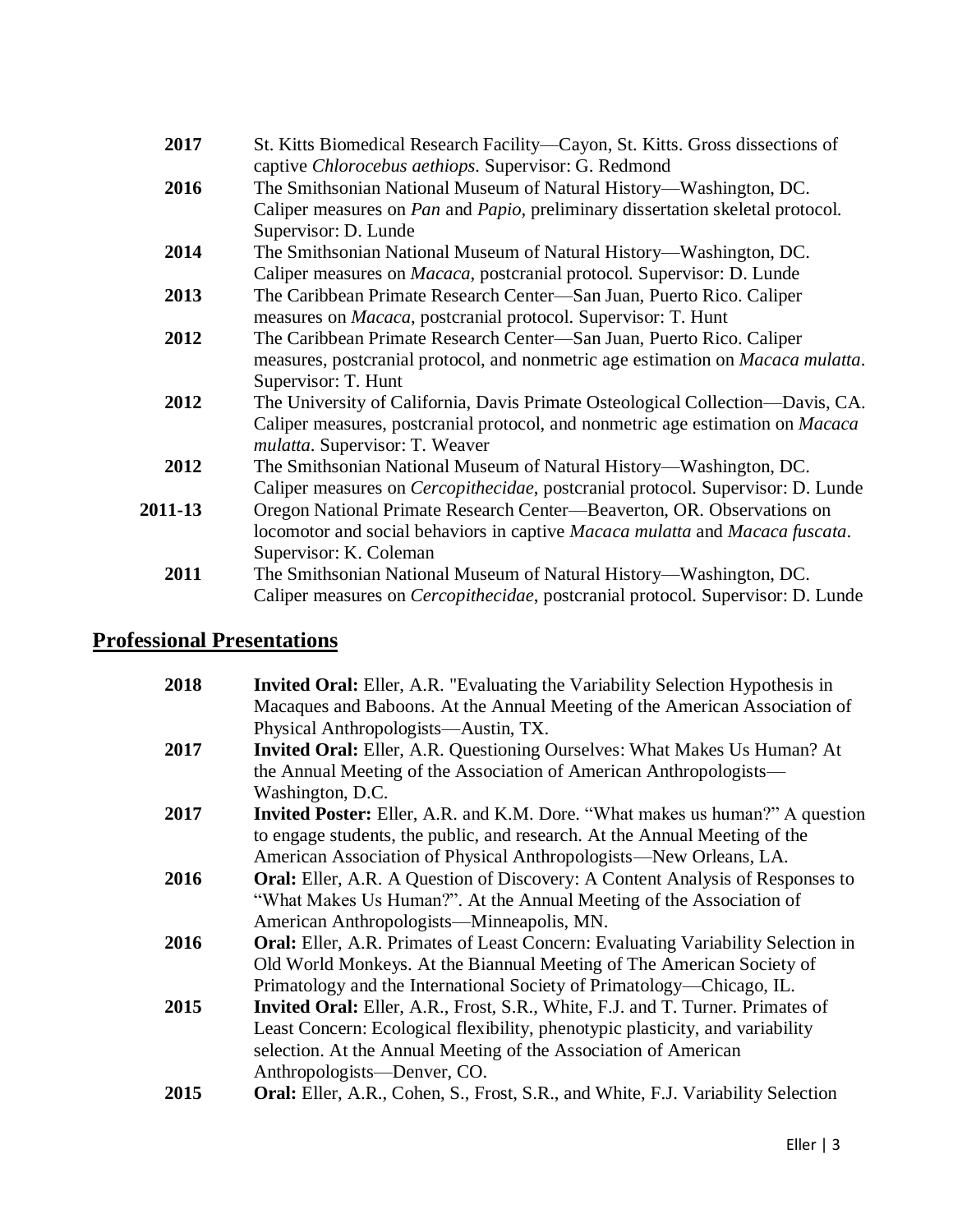|      | Hypothesis and Developmental Plasticity in Macaques and Humans. At the<br>Annual Meeting of the American Association of Physical Anthropology-St.<br>Louis, MO.                                                                                      |
|------|------------------------------------------------------------------------------------------------------------------------------------------------------------------------------------------------------------------------------------------------------|
| 2015 | Oral: Eller, A.R. Morley, K., Sullivan, H.A., and White, F.J. Testing variability<br>selection hypothesis in macaques. At the Annual Meeting of The American<br>Society of Primatology-Bend, OR.                                                     |
| 2015 | Invited Oral: Eller, A.R. "Bridging a Dichotomy: Opportunities and Challenges<br>in Ethnoprimatology" Human-Animal Research Interest Group, University of<br>Oregon, Eugene.                                                                         |
| 2014 | <b>Oral:</b> Eller, A.R. "Primates of Least Concern: The Biocultural Significance of<br>Rhesus Macaques". Animal Vulnerability Symposium., sponsored by the UO<br>Human-Animal Research Interest Group. Held at University of Oregon, Eugene,<br>OR. |
| 2014 | <b>Oral:</b> Eller, A.R. "Primates of Least Concern: The Sociality and Symbolism of<br>Rhesus Macaques." Univ. of Oregon Dept. of Anthropology Colloquium Series<br>Panel: "Anthropological Perspectives on Identity".                               |
| 2013 | Poster: Eller A.R., Buckley S.A., Edwards T.D., Frost, S.R. and F.J. White. Pace<br>of dental eruption and epiphyseal fusion in captive Macaca mulatta. American<br>Association of Physical Anthropology Annual Meeting-Knoxville, TN.               |
| 2012 | <b>Poster:</b> Eller A.R., Frost S.R., and E.H. Guthrie. Estimating body mass in the<br>Theropithecus oswaldi lineage using long bone ends. American Association of<br>Physical Anthropology Annual Meeting-Portland, OR.                            |
| 2012 | <b>Poster:</b> Eller A.R., Frost S.R., and E.H. Guthrie. Estimating Body Mass in<br>Extinct Theropithecus: Implications for Climate Change. University of Oregon<br>Graduate Research Forum—Eugene, OR.                                              |
| 2011 | Poster: Eller A.R., Frost S.R., and E.H. Guthrie. Body mass estimation in Old<br>World monkeys using long bone ends. American Association of Physical<br>Anthropology Annual Meeting-Minneapolis, MN.                                                |

## **Public Presentations**

| 2017 | Scientist in "The Scientist Is In" Program at NMNH Hall of Human Origins;    |
|------|------------------------------------------------------------------------------|
|      | Smithsonian's NMNH, Washington DC                                            |
| 2017 | Oral Presenter in Eugene Public Library event hosted by University of Oregon |
|      | Human-Animal Research Interest Group, Eugene, OR                             |
| 2016 | Scientist in "The Scientist Is In" Program at NMNH Hall of Human Origins;    |
|      | Smithsonian's NMNH, Washington DC                                            |
| 2016 | Panelist and opening address in NMNH Human Origins Traveling Exhibit;        |
|      | Cottage Grove Public Library, Cottage Grove, OR                              |

## **Teaching Experience**

#### **Professor, University of Oregon**

**2015** ANTH 176: Introduction to Forensic Anthropology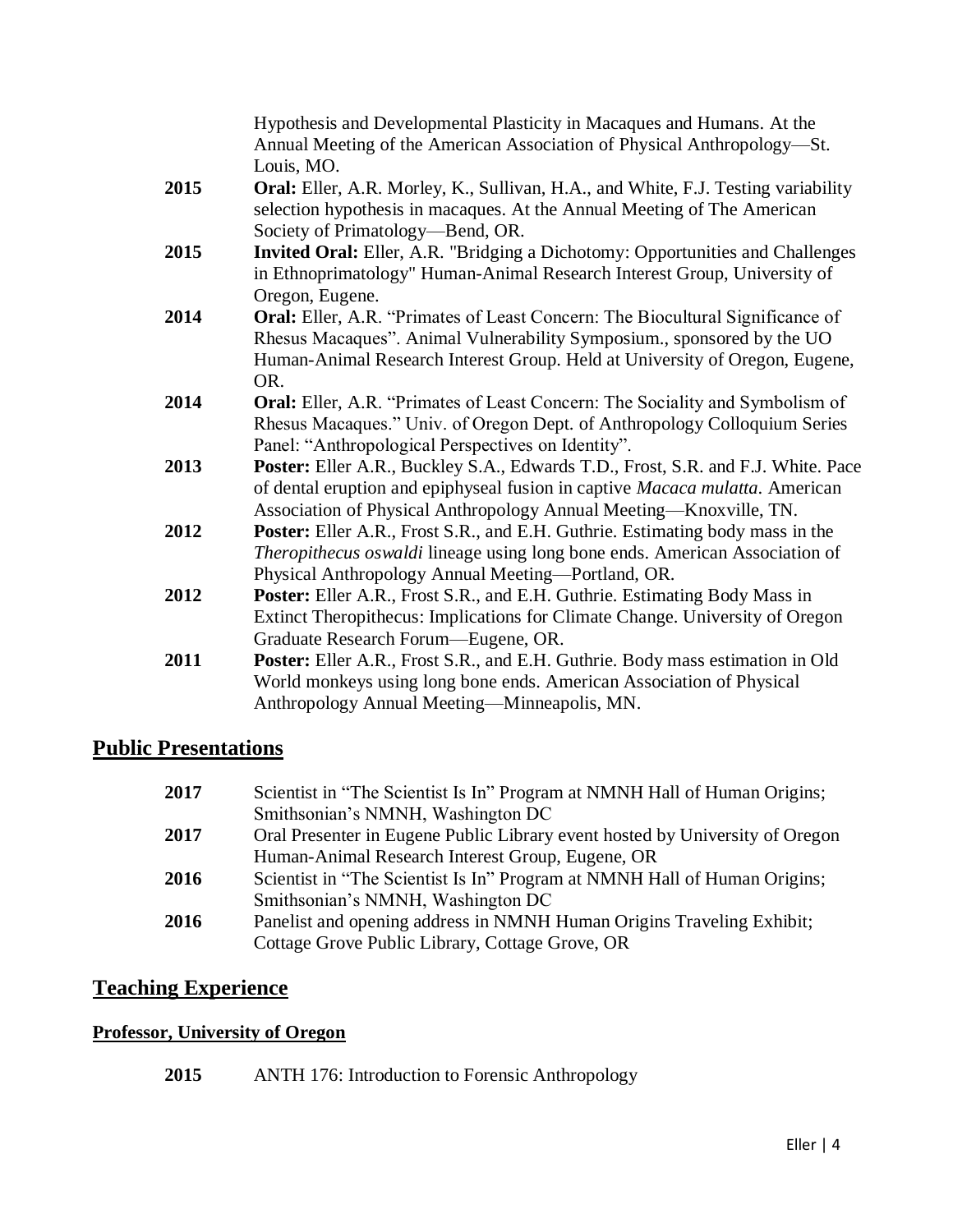#### **Graduate Teaching Fellow, University of Oregon**

| ANTH 362: Human Biological Variation; M. Liebert, Prof.                 |
|-------------------------------------------------------------------------|
| ANTH 270: Introduction to Biological Anthropology; L. Ulibarri, Prof    |
|                                                                         |
| ANTH 176: Introduction to Forensic Anthropology; J. McLaughlin, Prof    |
| ANTH 171: Introduction to Monkeys and Apes; N. Ting, Prof               |
| ANTH 366: Human Osteology Laboratory; J. McLaughlin, Prof               |
|                                                                         |
| ANTH 270: Introduction to Biological Anthropology; M. Waller, Prof      |
| ANTH 270: Introduction to Biological Anthropology; K.N. Sterner, Prof   |
|                                                                         |
| ANTH 176: Introduction to Forensic Anthropology; T. Cepon-Robins, Prof  |
| ANTH 366: Human Osteology Laboratory; S.R. Frost, Prof                  |
| ANTH 176: Introduction to Forensic Anthropology; F. Madimenos, Prof     |
| ANTH 270: Introduction to Biological Anthropology; J.J. Snodgrass, Prof |
|                                                                         |

#### **Undergraduate Mentorship**

| 2015 | Sullivan, H.A, III, Eller, A.R., and F.J. White. U Oregon Undergraduate                                                                                                                                                                                                        |
|------|--------------------------------------------------------------------------------------------------------------------------------------------------------------------------------------------------------------------------------------------------------------------------------|
|      | Research Symposium, May 14th Eugene, OR.                                                                                                                                                                                                                                       |
| 2015 | Pate, C., Eller A.R., and U. Streicher. U Oregon Undergraduate Research                                                                                                                                                                                                        |
|      | Symposium, May 14th Eugene, OR.                                                                                                                                                                                                                                                |
| 2015 | Morley, K.G., Eller, A.R., and F.J. White. American Association of Physical<br>Anthropologists Annual Meeting, Undergraduate Research Symposium-St.<br>Louis, MO.                                                                                                              |
| 2015 | Glenzer, R.R., Clarke, K., Eller, A.R., Anderson, M., White, F.J., and S.R. Frost.                                                                                                                                                                                             |
|      | Comparing morphometric methods in Macaca mulatta crania. U Oregon                                                                                                                                                                                                              |
|      | Undergraduate Research Symposium, May 14 <sup>th</sup> Eugene, OR.                                                                                                                                                                                                             |
| 2015 | Clarke, K.S., Anderson M., Eller A.R., Simons, E., White, F.J., and S.R. Frost.                                                                                                                                                                                                |
|      | Morphological signals of stress and socioendocrinology: Comparing measures of<br>cranial fluctuating asymmetry and second to fourth digit ratio in cercopithecids.                                                                                                             |
|      | U Oregon Undergraduate Research Symposium, May 14th Eugene, OR.                                                                                                                                                                                                                |
| 2015 | Arenson, J., Anderson, M., Eller, A.R., Simons, E., White, F., and S.R. Frost.                                                                                                                                                                                                 |
|      | Bergmann's rule in skull size of wild vs. captive <i>fascicularis</i> group macaques. U                                                                                                                                                                                        |
|      | Oregon Undergraduate Research Symposium, May 14th Eugene, OR.                                                                                                                                                                                                                  |
| 2014 | Cowden, R., Petrowski, N., Eller, A.R., White, F.J., and S.R. Frost. Comparison<br>of methods in postcranial measurement. American Association of Physical                                                                                                                     |
|      | Anthropologists Annual Meeting, Undergraduate Research Symposium-                                                                                                                                                                                                              |
|      | Calgary, Alberta, CA.                                                                                                                                                                                                                                                          |
| 2013 | Oliveria, C., Moore, L., Eller A.R., Frost, S.R., and F.J. White. Evaluating 2D<br>and 3D methods of measuring fluctuating asymmetry of primate skulls. American<br>Association of Physical Anthropologists Annual Meeting, Undergraduate<br>Research Symposium—Knoxville, TN. |
| 2012 | Atwater A., Eller A.R., Edwards T., Wilks M., Martin D., Bengel A., White F.J.                                                                                                                                                                                                 |
|      |                                                                                                                                                                                                                                                                                |